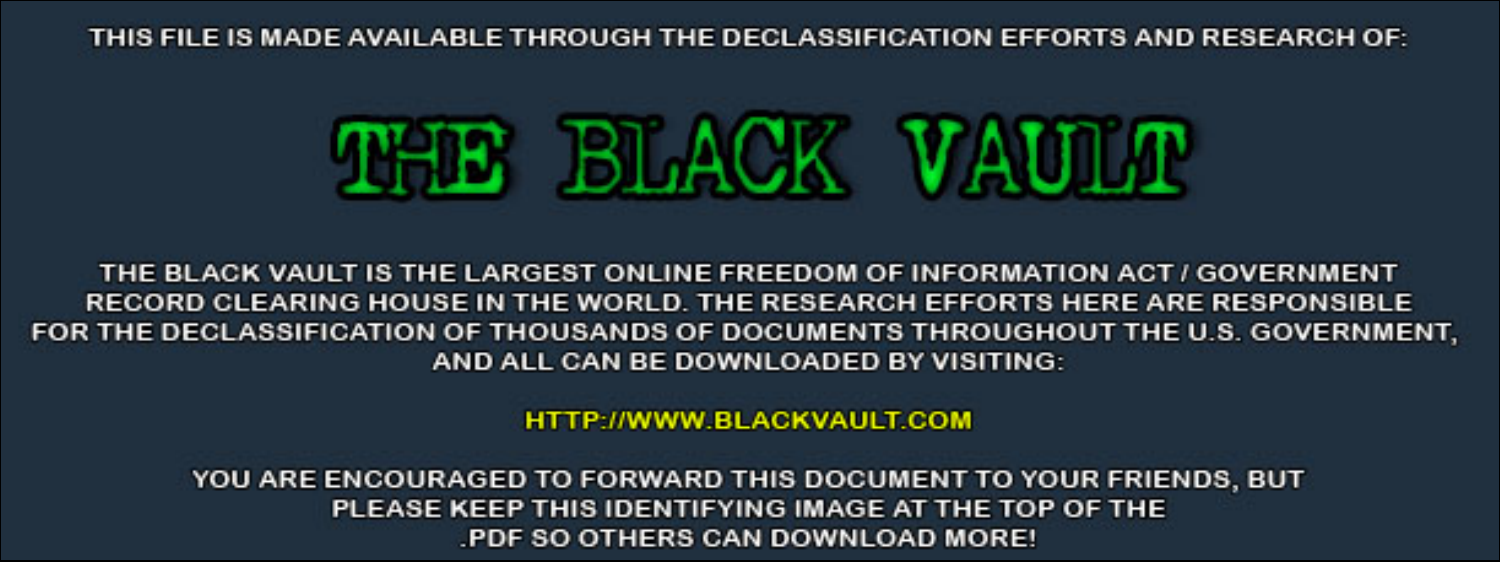MOR1 **DocID:** 604776 I

 $\overline{\phantom{a}}$ 

**APPROVED FOR RELEASE 1934 CIA HISTORICAL REVIEW FRUGHAM**  $J_y/y$  96 **UM MONDAY** 

# **TITLE:** The *Case* For **A Holistic Intelligence**

.; . **.a:** .. **AUTHOR: Lloyd F. Jordan**   $\label{eq:1} \mathcal{L}^{(1)}\left(\mathcal{L}^{(1)}\right) = \mathcal{L}^{(1)}\left(\mathcal{L}^{(1)}\right) = \mathcal{L}^{(2)}_{\mathcal{L}}\left(\mathcal{L}^{(1)}\right) = \mathcal{L}^{(2)}_{\mathcal{L}}\left(\mathcal{L}^{(1)}\right)$ 

I **I** I

..

 $VOLUTIONE: 19$  ISSUE: Summer

YEAR: 1975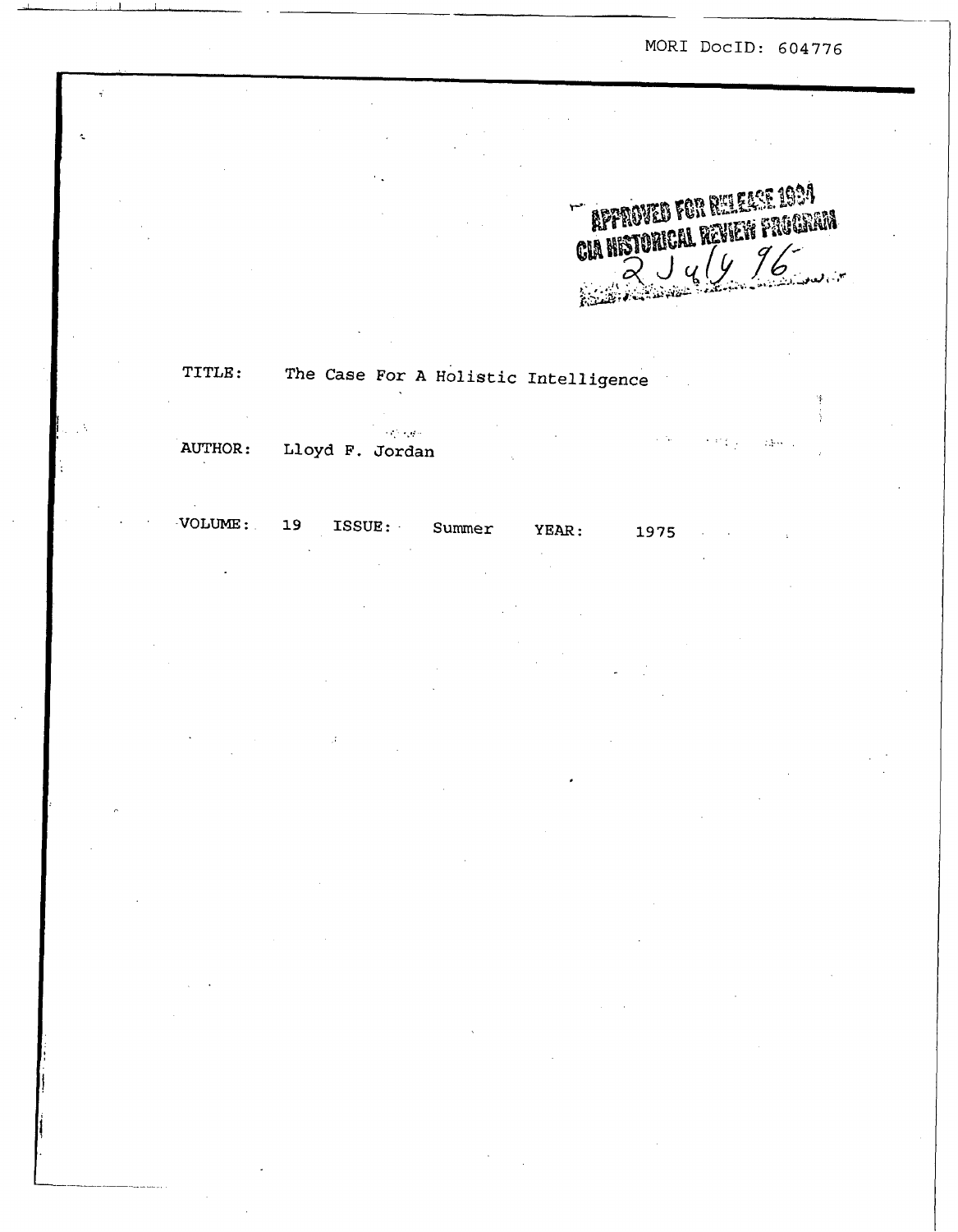MOR1 **DocID:** 604776



**All** statements of fact, opinion or analysis expressed in Studies in Intelligence are those of the authors. They do not necessarily reflect official positions or:views of the Central Intelligence Agency or any other US Government entity, past or present. Nothing in the contents should be construed as asserting or implying US Government endorsement of an article's factual statements and interpretations.

**b**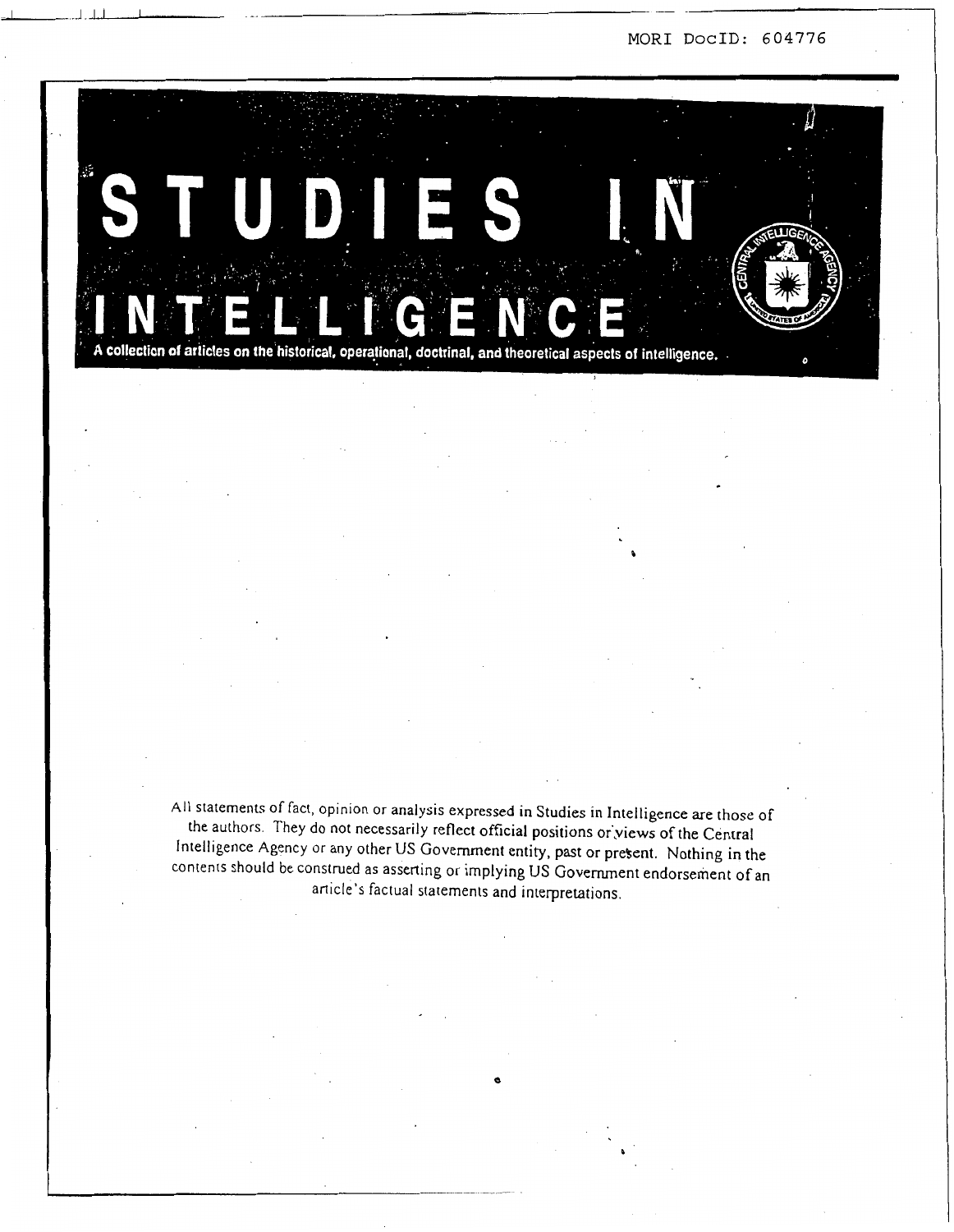MOR1 **DocID:** 604776



All statements of fact, opinion or analysis expressed in Studies in Intelligence are those of the authors. They **do** not necessarily reflect official positions or;views of the Central Intelligence Agency or any other US Government entity, past or present. Nothing in the contents should be construed as asserting or implying US Government endorsement of an article's factual statements and interpretations.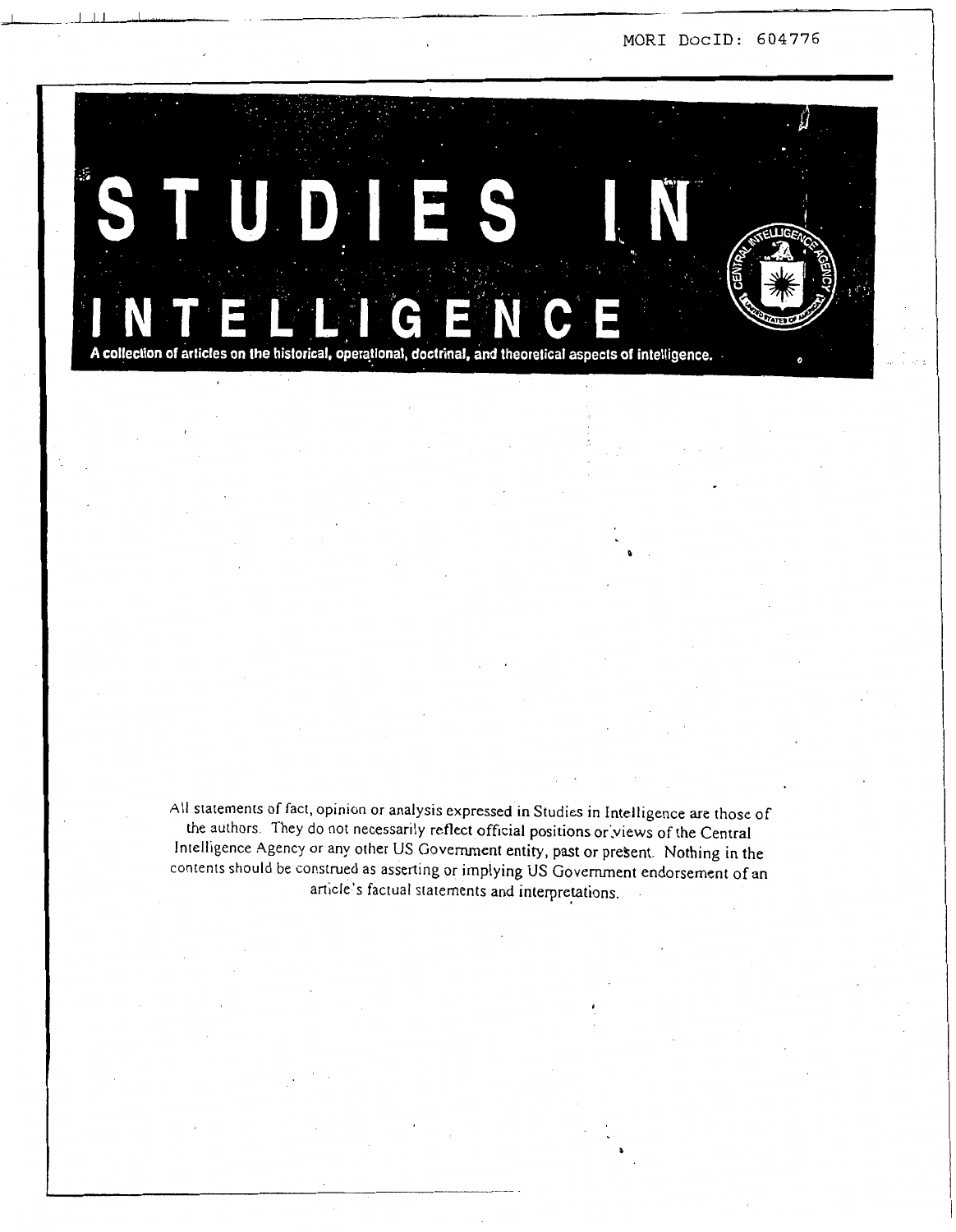$\ddot{\phantom{0}}$ 

**,CONFIDENTIAL** 

*On brrnping dl oj rhr anal~/tral disciplines !a bcar* 

## **THE CASE FOR A HOLISTIC INTELLIGENCE**

## Lloyd F. Jordan

The central thesis of this paper is that the increasing complexity of national security problems requires that the Central Intelligence Agency adopt a new approach to intelligence analysis. This approach requires that intelligence problems which have important political, economic, scientific, military, and other salient dimensions be treated in a manner that will assure from the outset that the interplay of these various factors is taken fully into'account. Since this thesis is based upon **a** belicf that the separate treatment of each of these factors is inadequate because the problem as a whole is more than just the sum of its parts, it can be referred to as a *hohsfic*  approach. The finished intelligence product of such an approach would be qualitatively more than the mere sum of its parts by virtue of **an** extra dimension provided **by** their integration at every stage of research-from the development of the research design to the completion of the analysis.

The following discussion is focused on: **(1)** the two dominant characteristics of the Agency's analytical process which make it deficient in meeting today's national security requirements; (2) the rationale for and explanation of the proposed new approach; and (3) the organizational and management implications of adopting such an approach.

It is not the purpose of this paper to present a summary indictment of the past and present modes of intelligence analysis; it is rather an attempt to identify the reasons for their inadequacy and to define a new analytical approach which will enable the Agency to cope better with the increasing number of complex intelligence questions confronting it. Whatever is critical of past and present approaches to intelligence analysis is intended as constructive criticism.

#### *Dominant Characlerisfics* **of** *the Analytical Process*

The approach to intelligence analysis within **CIA** has two dominant 'characteristics which impair the Agency's capability to deal most effectively with complex intelligence problems. First, despite the fact that the political, economic, scientific, and military aspects of intelligence problems have become increasingly interwoven, intelligence analysis tends to treat each of these dimensions independently of the others. Political intelligence is produced as a final product primarily by political scientists and historians, economic intelligence by economists, and scientific and weapons intelligence by physical scientists and engineers. Second, intelligence analysis has been and continues to be carried our largely without the consideration of additional aspects of intelligence problems which all now agree are important. **For** example, many of our major. intelligence problems need to be analyzed from the perspectives of sociology, social psychology, and cultural anthropology as well as from more traditional viewpoints. The negative impact of these two characteristics of Agency analysis can best be discussed in the context of the phases of the Agency's analytical process.

Intelligence analysis within the Agency can be characterized as a three-stage process: (1) "building block" research, (2) intermediate-level analysis, and (3) synthesis, or the production of national intelligence estimates.

**CONFIDENTIAL** 

.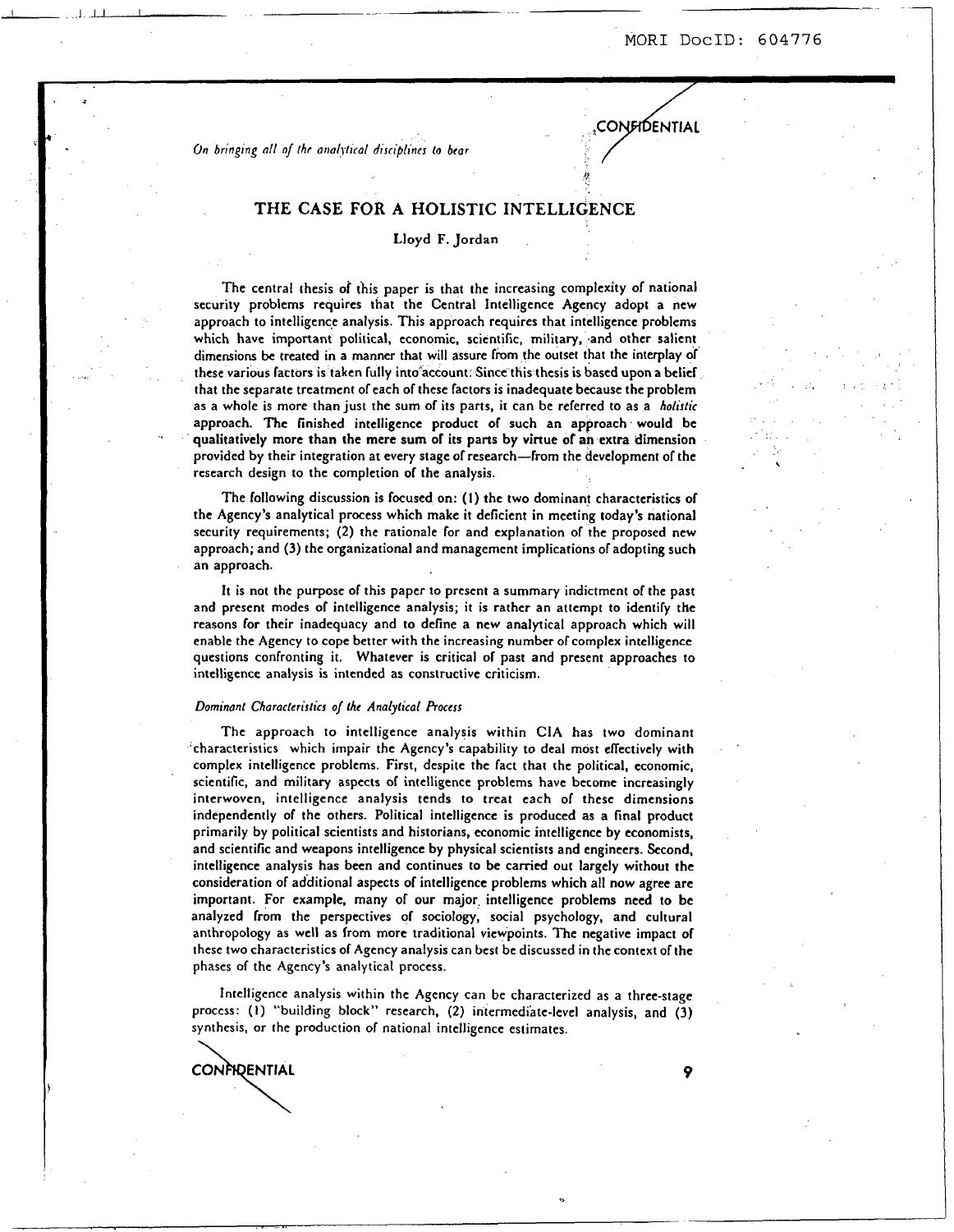## **CONFIDENTIAL**

*Holistic Intelligence* 

The "building block" phase of research involves the accumulation, sorting, and organization of the vast amounts of information received which pertain to matters of intelligence concern. It produces the underlying studies that constitute the basis for subsequent, broader-gauged analysis intended to answer specific intelligence questions. Because its focus is on the organization of informational fragments, the "building block" phase of research lends itself-indeed, requires-a microscopic approach taken from the point of view of individual aspects or disciplines if it is to be done elliciently and with sophistication. Such research is an indispensable continuing intelligence function. The need to perform it, however, differs in degree in various problem fields and geographical regions. Much of the crucial information needed for analysis is frequently unavaila6le to the intelligence analyst. Therefore, the sifting, weighing, piecing, and structuring of bits and fragments of available information on a particular problem is: indispensable if the analyst is eventually to have any foundation upon which to make intermediate-level analysis and intelligence estimates.<sup>1</sup> p **fL i** 

**CIA'S** work over the years in developing "building block" analyses on a country and problem basis has been and remains impressive. The work, for example, begun in the **1950s** and extending into the early **1960s** on the Soviet and East European economies, political systems, scientific and technical efforts, and weaponry development attest to this excellent performance. More specifically, the numerous research aids produced in the Ofice of Scientific Intelligence (OSI) in the **1950s** on the Soviet Academy of Sciences, its departments, their structure, staff, and research plans, the status of various fields of Soviet science and engineering were indispensable first steps in the structuring of a meaningful data base upon which later more sophisticated assessments of Soviet achievements and prospects for development in various scientific fields and in weaponry were made. Likewise, the pioneering "building block" analyses of the quantity, types of specializations, and quality of Soviet and East European scientific and technical manpower were carried out in **OS1**  through a number of highly specialized studies. Similarly, the research in the **1950s**  and early **1960s** on the Soviet Bloc economies provided the foundations for later more sophisticated economic intelligence analyses. There is, however, somewhat less need now for such work in many problem areas of the **USSR** and East European countries because both raw data and finished intelligence have been built up to substantial levels, though undoubtedly new problems will continue to arise demanding that such basic research be undertaken. In contrast, "building block" research will continue to be indispensable to intelligence analysis on Communist China across a broad spectrum of problems for several years.

On the intermediate level of analysis, the objective is to aggregate and synthesize the material developed in various "building block" studies to produce interpretative and predictive intelligence analyses. The monodisciplinary microscopic approach that is **so** important for "building b1ock"research has had, and continues to have, an unfavorable influence upon the analysis work at the intermediate level in two major respects. First, multidimensional problems are approached too narrowly; i.e., they are not considered from all relevant aspects. Second, too little attention has been given to spelling out exactly how the analysis undertaken will lead to the answers sought and how underlying assumptions or uncertainties must qualify the results. **A** review of prefaces and introductions to Intermediate level in two major respects. First, multidimensional problems are intermediate level in two major respects. First, multidimensional problems are approached too narrowly; i.e., they are not considered from all

<sup>811</sup> IS in thts "building block" phasc of rcscarch that the analysts in thc Gntral Rclcrcnce Service lrcqucntly makc crucially important but frcqucntly unhcraldcd contributions. \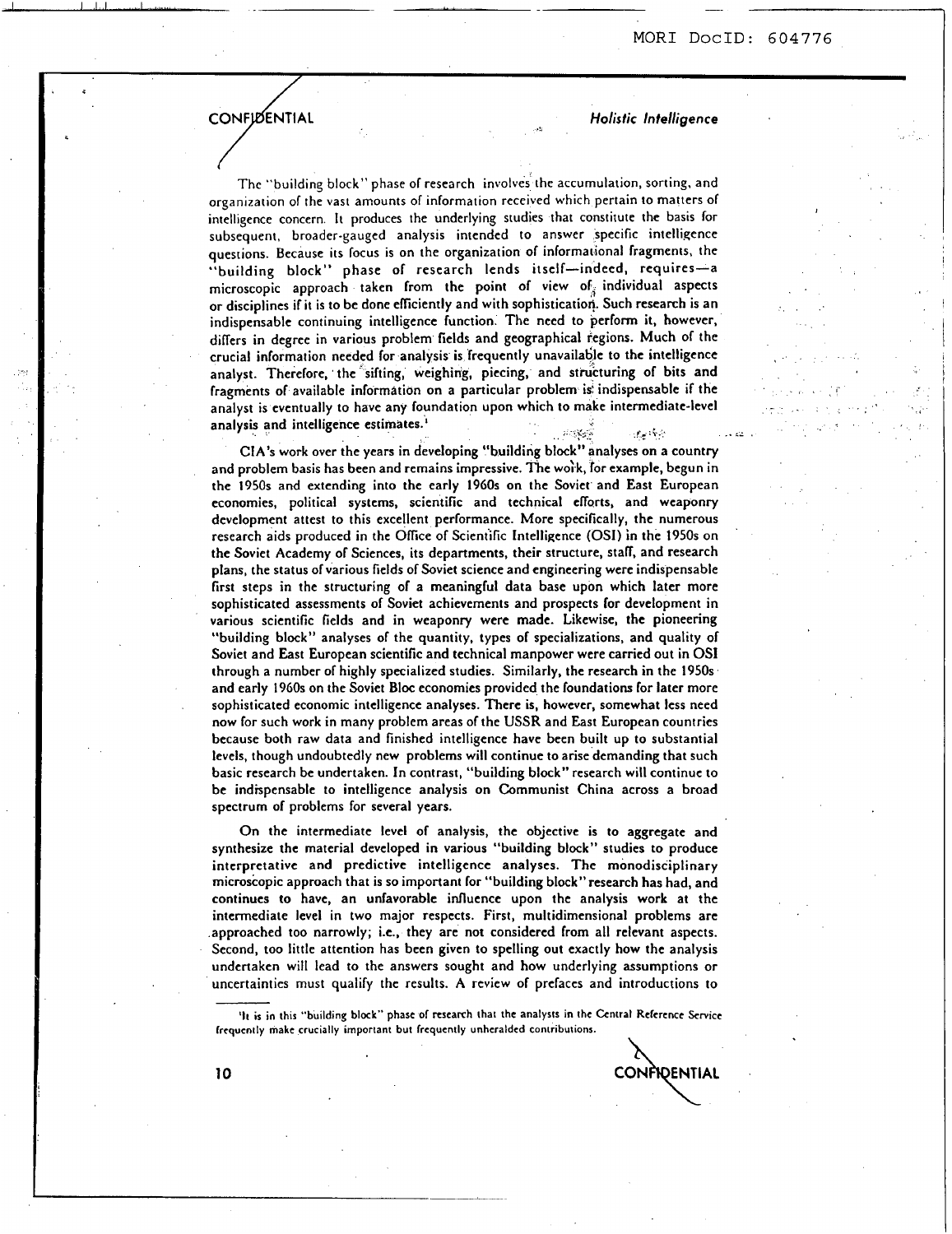,.

I. .. . ., $\cdot$  . ,. . , .. .. . ..

/

CONFIDENTIAL

## *Holistic Infelligence*

intermediate-level intelligence analyses-where the writer really owes the reader an explanation of what it is he is about to do-of a number of different intelligence problems reveals that studies at this level almost exclusively attack their problems from a single point of view and without detailing the conceptual basis upon which the analysis will proceed.

The National Intelligence Estimate (NIE) process prior to **1973** was designed **to**  develop a synthesis of separate finished intelligence studies on a variety of problems to support **U.S.** national security policy making. **A** review of the NIEs, however, reveals that they, too, reflected the monodisciplinary approach to problems present in the intermediate-level analyses prepared in the intelligence production offices. This is not to say that a given NIE, for example, on Soviet military research and development and others did not frequently incorporate sections on budgets, **S&T** capabilities, quality of manpower, etc. The fact is, however, that these particular analyses were, in large part, produced in different offices by several distinct organizations focused upon separate specific pieces **of** the problem. It was really only at the National Estimates level of analysis that an effqrt was made to put all the pieces together into some meaningful whole.' **Too** often it was done by giving serial consideration to each of the distinct aspects of the problem. The Ofice of National Estimates (ONE), furthermore, was traditionally the preserve of the historians and political scientists, with only an occasional infusion of expertise in other disciplines in the latter years of its existence.' Beyond the resolution or accommodation of Agency differences, the synthesis that occurred at the **ONE** level was essentially that of a style and format and to a lesser extent substantive.' ONE'S failure to deal in a satisfactory manner with the interactions of various aspects of the problems it faced cannot legitimately be attributed exclusively to it as an organization per se as much as to the type of analytical inputs it received. It is virtually impossible to integrate meaningful discrete pieces of analysis on different but related facets of a complex intelligence problem after the research on the various pieces has been completed by analysts using different assumptions and sometimes mutually exclusive analytical approaches.

**A** number of **CIA** intelligence officers involved-in analysis have recognized in recent years the need to mount a different type of attack on intelligence problems. **A**  common concern is expressed in their writings about the need for the improved integration of intelligence analyses relevant to particular multidimensional problems.' They presented good evidence that the analytical process left much *to* be desired in this respect. In his dialogue with Mr. Shryock on the issue of bringing various schools of thought in Sovietology to bear on intelligence analysis on the Soviet Union, Mr. Whitman stated that:

The national estimating process contributes even less to the synthesis of methods and insights for which Mr. Shryock calls.

While the drafters of an NIE may be partial' **to** one or another of Mr. Shryock's schools, they perform little sustained research on their own and are in

'Richard W. Shryock, "For an Eclectic Sovietology," Studies in Intelligence, VIII/1. John Whitman, op. *nl.* 

CONFIDENTIAL

**<sup>&#</sup>x27;Ludwcll Montague,** *Studits in Inklligme. XVIIZ.* 

<sup>&#</sup>x27;Individuals with engineering and scientific backgrounds assigned for limited periods to ONE were **John Kcrlin. Jim Poner, and Hcrb Orlins; with economic backgrounds, Edward Proctor, Louis Marengo, and Pcnclopc Thundbcrg, and possibly a few** others.

<sup>&#</sup>x27;John Whitman, "Better an Office of Sovietology," Studies in Intelligence, VIII/I.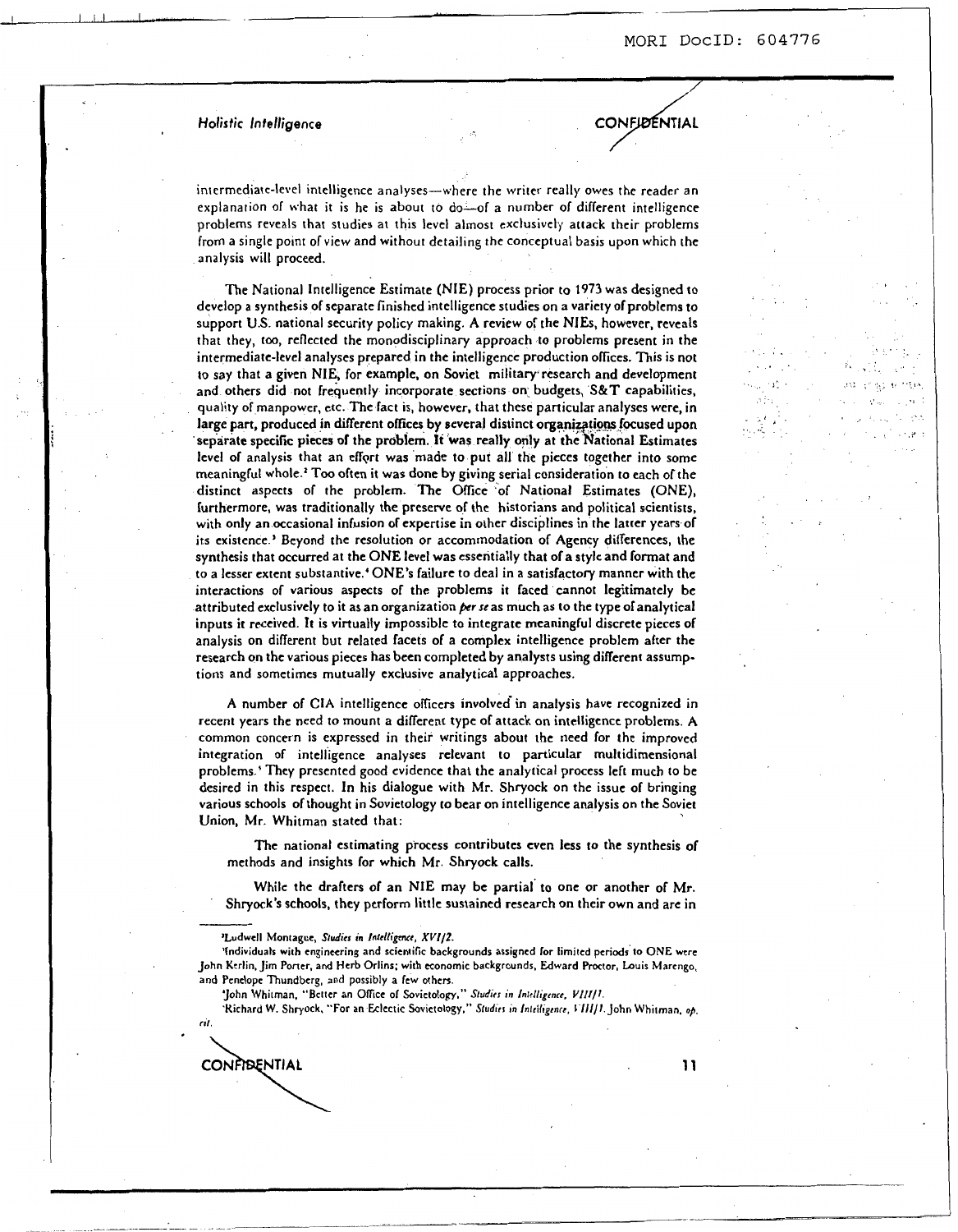, .., .. ' , **i'.**  ... . .. .... . , I..:.. , . **I-** , .. , . .. ,. .. **t** .:, . ;.. ... . . . 3,. ... ."; .. I.

CONFIDENTIAL

*Holistic Intelligence* 

CONFIDENTIAL

principle eclectic. Their estimate is produced with little participation by the multifarious units of Sovietologists tucked away in various parts of the community '

In general, however, these analysts sought mechanisms for introducing additional viewpoints into the synthesis phase of the analytical process, rather than urging changes that would ensure that all relevant aspects be taken into account in the earlier phases of that process.

The present National Intelligence Oficers (NIO) structure has potential for creating an environment that could be conducive to the implementation of holistic approach to intelligence problems on a geographical or functional basis. Several of the Key Intelligence Questions (KIQ) strategies implicitly suggest the need for taking into account the multifarious aspects of the intelligence problems with which they deal. Inter-ofice 'projects **or** joint studies are mentioned in these papers; they reflect an effort to synchronize analyses on the various dimensions of a given KIQ. This approach, however, falls short of providing the type of integrated analytical focus to be advocated here becau'se; once again, the interactions betweei the various aspects **of**  prepared inputs. \ the problem are left to the **NIO** to recreate late in the game on the basis ofseparately

In addition to the virtual absence over the years of any real integration of all problem aspects in intelligence analysis, there has been virtually no attention given to ' the perspectives of other disciplines such as sociology, social psychology, and cultural anthropology. It appears that the policy for staffing the analytical components of the Agency over the years has omitted the hiring of analysts with training **or** experience in these three disciplines. This is not to contend that a number of people with such backgrounds have not been employed by the Agency in various capacities, but it appears that they were not recruited for the specific purpose of performing intelligence analysis from the perspectives of their disciplines. The pattern of staffing, therefore, has restricted significantly the spectrum of disciplines used in the solution of intelligence problems.

The following case is illustrative. Since the inception of SALT, considerable interest has been expressed by both analysts and policy makers in Soviet perceptions of **U.S.** policies and intentions. The perception problem has also been raised in the context of the relations among China, Japan, and the **USSR.** Despite major contributions to the field of elite perception analysis-mostly by social psychologists and political scientists-they have been largely neglected in the intelligence analysis community. For intelligence purposes, there is a need to assess what has been done in the academic community and to determine if and how such research can be adapted to intelligence analysis.' Our past failure to incorporate such work has constrained the Agency's ability to deal with some of its most important current problems.

#### The Case for a New Approach

To remedy these two deficiencies in the Agency's intelligence analysis sector, it is necessary to adopt a *holidic* research approach to intelligence analysis at the intermediate and estimative levels. This higher plateau of analysis must rest upon the foundations of polydisciplinary research combined with monodisciplinary studies at the building-block phase, undertaken from disciplinary perspectives heretofore largely

*'/bid.,* **p. 65.** 

**The CMicc of Politica1,Rcscarch rcccntly initiatcd a** litcraiurt **asscssmcni on approaches ro pcrccption analysis in the Analytical** Support **Ccnrcr.**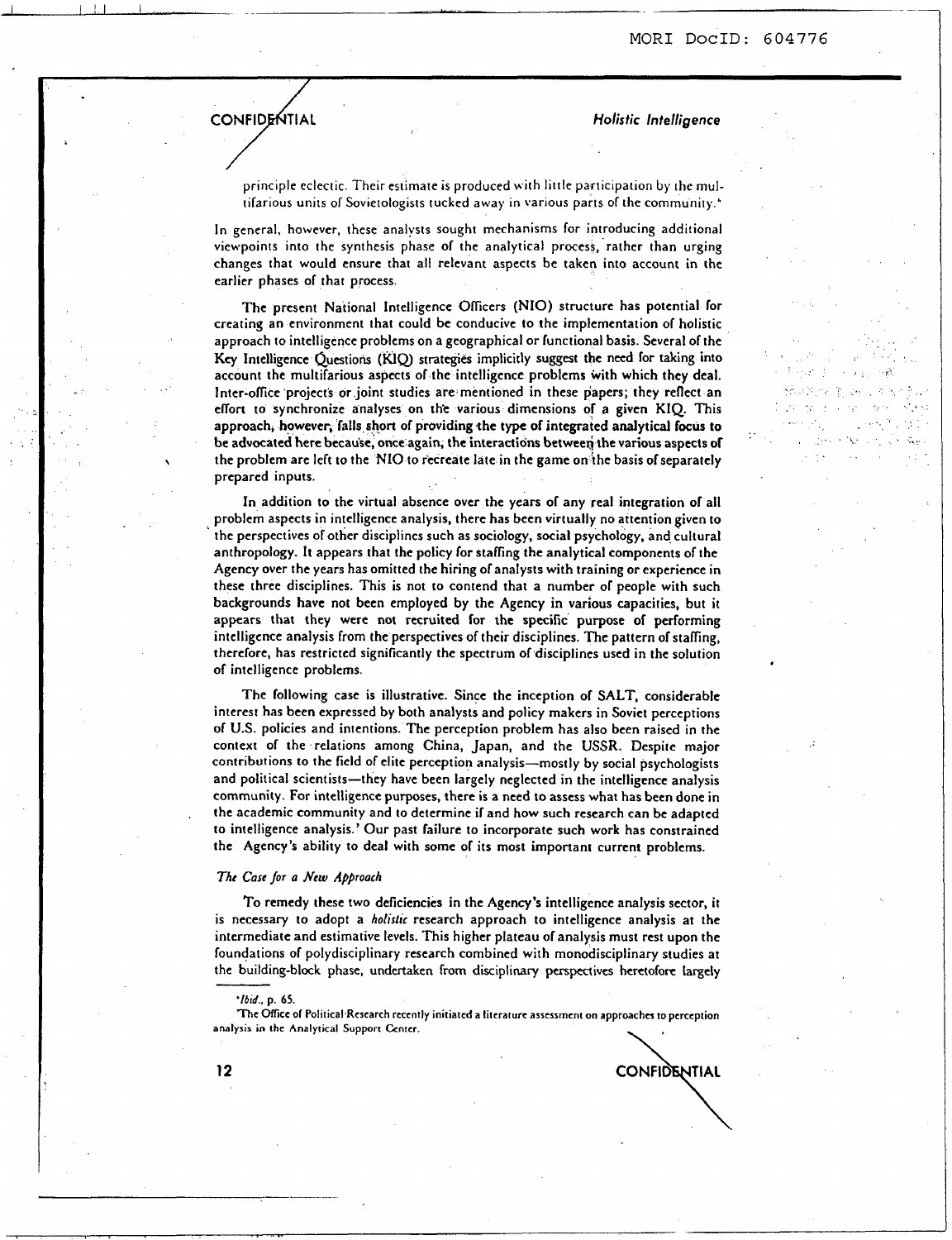**CONEIDENTIAL** 

**Holistic Intelligence** 

I I , I ..I. 1 **d** ......- *I),* .-

untried in the CIA ' This approach can only be achieved by assigning analysts to a given intelligence problem \\ ith disciplinary expertise relevant to its various facets in a multidisciplinary or interdisciplinary research mode. More specifically, such an approach would require that groups of analysts jointly embodying the capabilities required to deal professionally with all the significant aspects of an intelligence problem would work together as a team toward its solution. Communication between team members and their mutual approach to the problem would have to be such that a full understanding of the interactions between its economic, political, technical, strategic, cultural, and sociological factors can be understood and delineated in a form suitable to guide their analysis. So elaborate an approach to  $a\hat{l}$  tasks is obviously not appropriate, but it is becoming essential in order to cope with the growing number of very complex intelligence problems that are key to the making of policy decisions. Such an analytical approach will provide the Agency with a finished intelligence product that can best be termed *holistic.* ' '

What are the specific advantages of the polydisciplinary approach to intelligence analysis? First, this approach will make more explicit than is now the case the interrelationships of the various dimensions of complex intelligence problems which are now treated in a fragmentary form or individually as discrete problems. Second, possibly the most important objective of intelligence analysis is to identify the range of possible outcomes of **a** given situation and to attach some ranking or likelihood to each of them. **A** polydisciplinary research approach to intelligence problems offers high promise in efforts to achieve this objective. Research to date on polydisciplinary research has shown that:

The interaction among scientists of different disciplines will result in new combinatio?s **of** ideas that will not occur in the absence of'intcnse team interaction. This interaction will lead to the asking of questions that would never be asked from a monodisciplinary perspective. And, finally, these new combinations of ideas and the asking of new questions will generate a greater range of proposed solutions to the team problem.'

The history of the development of the physical and natural sciences and technology clearly shows that the majority of significant advances were the result of a polydisciplinary research approach. This is no less true in the social sciences where the movement to higher and more sophisticated levels of analysis has been made

**Thc following tcrms and definitions will be used throughout the remainder of this paper. They arc adoptcd from the work** *of* **Michael Anbar and Bcrnard Ghen. See Michael Anbar, "The 'Bridge Scientist'**  and His Role," Research and *Development*, July 1973.

*monodisciplinary approach*-the analysis approach to a problem from the perspective of one **discipline.** 

polydisciplinary approach-the analytical approach to a problem from the perspective of several **disciplines.** 

**The terms multidisciplinary and interdisciplinary refer to two modes** *of* **conducting**  polydisciplinary research.

*multidirciphuty* **mcdt-a monodisciplinary team leadership lormulatcs thc plan of thc projcct and specifics the contribution of tach of the participants.** 

interdisciplinary mode-cach of the disciplines represented on the team interacts on an equal footing to formulate the plan of action and to specify the contributions of each of the participants. **'Michael Anbar. Up.** *rif.* 

CONPIDENTIAL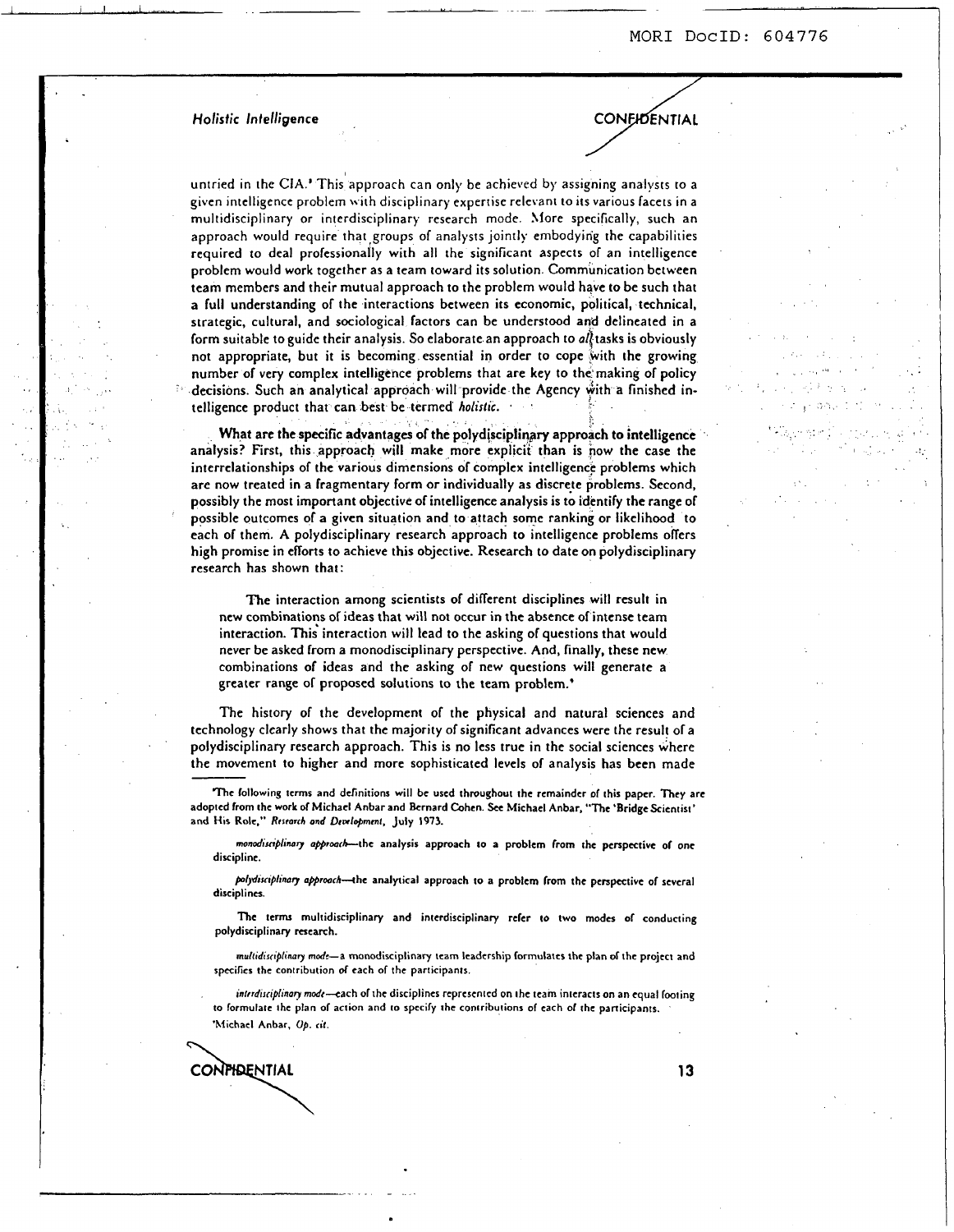tis v

# **CONFIDENTIAL**

L-- -- --I\_\_

*Holistic Intelligence* 

possible almost exclusively by the integration of concepts and approaches from several disciplines. Such an integrative process has produced the landmark developments in the social sciences such as David Bidney *'s Thcorcticol Anthropology,* the first work providing a general theoretical framework for cultural anthropology, based on work in anthropology, sociology, psychology, philosophy, and history; Morgenstern and von Neuman's work on game theory which drew upon mathematics, philosophy, and economics; Kurt Lewin's *Fyld* Theory *in lhe* Social *Sciences* which was based upon psychology, mathematics, and;sociology; and finally Parsons and Shils' *Toward* **o** *General Theory o/Aclion* which was built upon the adaption **of** concepts and approaches from psychology, sociology, cultural anthropology, and political science. This latter work provided a truly significant :theoretical framework for the social sciences in general.

It may be correctly contended that almost all the anslytical ofices **of** the Agency are staffed, in varying degrees, with people who have training in various disciplines. The presence, however, *of* **such a stafi** does **hot** mean *that* **truly** .-. polydisciplinary research in under way. Neither does the presence of an inter-office research project task force mean that a polydisciplinary research design **for** the project has been conceived and is being carried out. Inter-ofice projects frequently result in the participating ofices preparing their contributions for such a study according to their respective missions and special expertise; these submissions are then collated, edited, and organized to make a coherent presentation. Such products, however, do not reflect the influence **of** a sustained dialogue among a polydisciplinary group **of** analysts who work together within established conceptual frameworks of analysis which explicitly relate the many aspects of the problems they are addressing. In such an environment, each analyst has an opportunity to acquire a much broader appreciation **of** a problem as a result **of** his exposure to the various ways that individuals with different professional backgrounds may approach it.

Such efforts in the Agency have been few and far between but not non-existent. Indeed, a considerable amount **of** the work performed by the Analysis Division of the Ofice **of** Economic Reports (OER-then ORR) in the **1950s** and early **1960s** on the Soviet and East European economies was based to some extent on a polydisciplinary approach. This Division utilized the narrowly-scoped specialized studies prepared by the engineering, technical, and economic specialists **of** the other components in the Ofice in broader analyses considering various facets **of** the Soviet and East European economies. In the Ofice **of** Scientific Intelligence, an attempt was made in the early **1960s** to approach the analysis **of** the Soviet space program on **a** polydisciplinary basis.'" The problem was defined and specific pieces **of** it were assigned to various . analysts with the requisite disciplinary backgrounds to deal with them. This analytical program encompassed the research contributions **of** intelligence officers with backgrounds in the physical, engineering, natural, and social sciences. In this effort, however, there was insuficient interaction among those involved in the project to generate an analytical approach suficiently sophisticated to encompass the many interactions among the various factors of the problem they addressed. Such attempts as these unfortunately remain exceptions to the overall pattern **of** intelligence research at the intermediate-analysis level within the Agency.

There is also certainly a need for monodisciplinary intelligence analyses, but such studies need to be conceived within more rigorously developed research designs

*'"The SoMd Spcr Rcstarch Ptagrom ManogropA II,* **Objcctivcr ClA/SI** *32-59 29* **August** *1959.* 

CONFIDENTIAL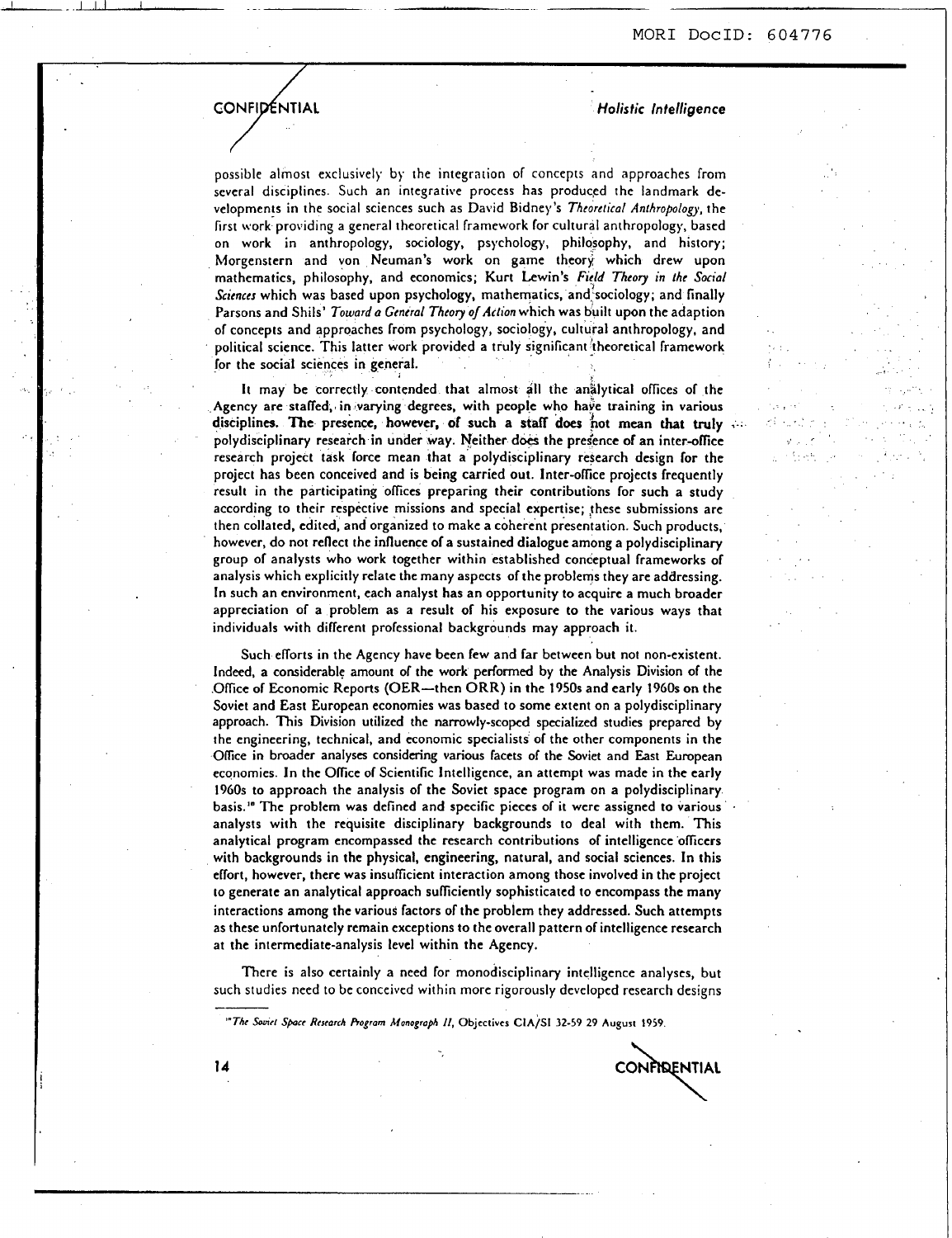CONFIDENTIAL

 $\mathcal{L}_{\mathcal{B}}$  ,  $\mathcal{L}_{\mathcal{B}}$ .,\* .. '. , .. . .. ... **1** ,

 $\mathcal{L} = \{ \mathbf{u}_1, \mathbf{v}_2, \mathbf{v}_3, \ldots, \mathbf{v}_{n-1} \}$  , where  $\mathcal{L} = \{ \mathbf{u}_1, \mathbf{v}_2, \ldots, \mathbf{v}_{n-1} \}$ 

## *Holistic Intelligence*

I I I,) 1 , ,., , , ,

..

..

'

, .,

which make explicit how the analjsis will proceed and on what assumptions it **will**  rest. The spelling out of these "theoretical underpinnings" should include the clear delineation of the conceptual view or model of the system (Le, the state, the party, the bloc, the weapon system, etc ) being studied, the assumptions that the acceptance of that view imposes, any hypotheses to be investigated, the tests to be employed in establishing their validity, the methods to be used in manipulating the information involved, and a characterization of the data themselves. Unless a study proceeds with some awareness of such considerations, it is unlikely to get beyond the descriptive stage. Because these conceptual foundations are **so** important, they must be accessible *to* the reader in explicit form. If a monodisciplinary study is to contribute to polydisciplinary research, its underpinnings must be **so** well revealed and understood that new and broader concepts for integrating a number of problem factors can be developed. **Thus** a holistic approach **to** intelligence analysis will put new demands even upon those studies produced with a single

There are two major reasons for such work. First, there is a need to incorporate into intelligence research additional discipline perspectives, primarily in the behavioral sciences, to deal with the increasing number of questions wherein these disciplines are relevant. As noted above, such disciplines heretofore have not been used to any great extent in CIA analysis. Second. the conduct of monodisciplinary studies from the standpoint of these disciplines would eventually.help pave the way for the integration of the contributions that they have to make to the analysis of . complex intelligence questions on a polydisciplinary basis.

There has always been, and there remains, a high level of **U.S.** intelligence interest in various foreign governmental and private institutions and their contributions to the governmental policy-making decision process. Different disciplines provide considerably different analytical perspectives and, therefore, different insights into the roles and internal dynamics of institutions. A sociologist, for example, looks at political parties, political leadership, and bureaucracies in general with significantly different considerations in mind than does a political scientist, historian, or physical scientist. The result is that he conceptually models the problem with which he is working in different ways."

Two recent books, Jean-Claude Thoenig's *L \$re des Technorioter,* and Jacques-A. Kosciusko-Morizet's *Lo "Mojio" Polyfcchnicicnnc,* are illustrative of the potential utility of a particular type of sociological analysis to intelligence. Thoenig is a sociologist specialized in the sociology of organizations and Kosciusko-Morizet is a scientistengineer steeped in the literature of the sociology of organizations.

Thoenig's work deals with the role of the corps of engineers for bridges and roads in French public administration and in the broader context of French society. More specifically, he focuses on the evolution of this elite group in French public administration since the 18th century, the recruitment of its members, their educational and social backgrounds and geographical origins; their discipline and cohesiveness; the infrastructure of their own administration; and finally an analysis of the significance of all these variables for the position they occupy in the French government. This position is one that gives them a monopoly of authority over

CONFIDENTIAL

**<sup>&</sup>quot;For** illustrative **purposes** *see.* Dawd E **Aptcr. "A** Cornparaurc **Mcrhod for the** Study **d Politia,"** *Thr ArnrnronJnumol o/soCtdo~.* **Vol LXIV. No 3,** *1958,* pp **221-237,** Lonard Reissrnan, **"A** Study **of** Role **Conccptions** in Bureaucracy," Social Forcer. **Vol 27. 1949, pp. 305-310, and** Michcl Crozier. The Burroutro/ic *Plimommon.* **The** University **or** Chicago Press. **1967.**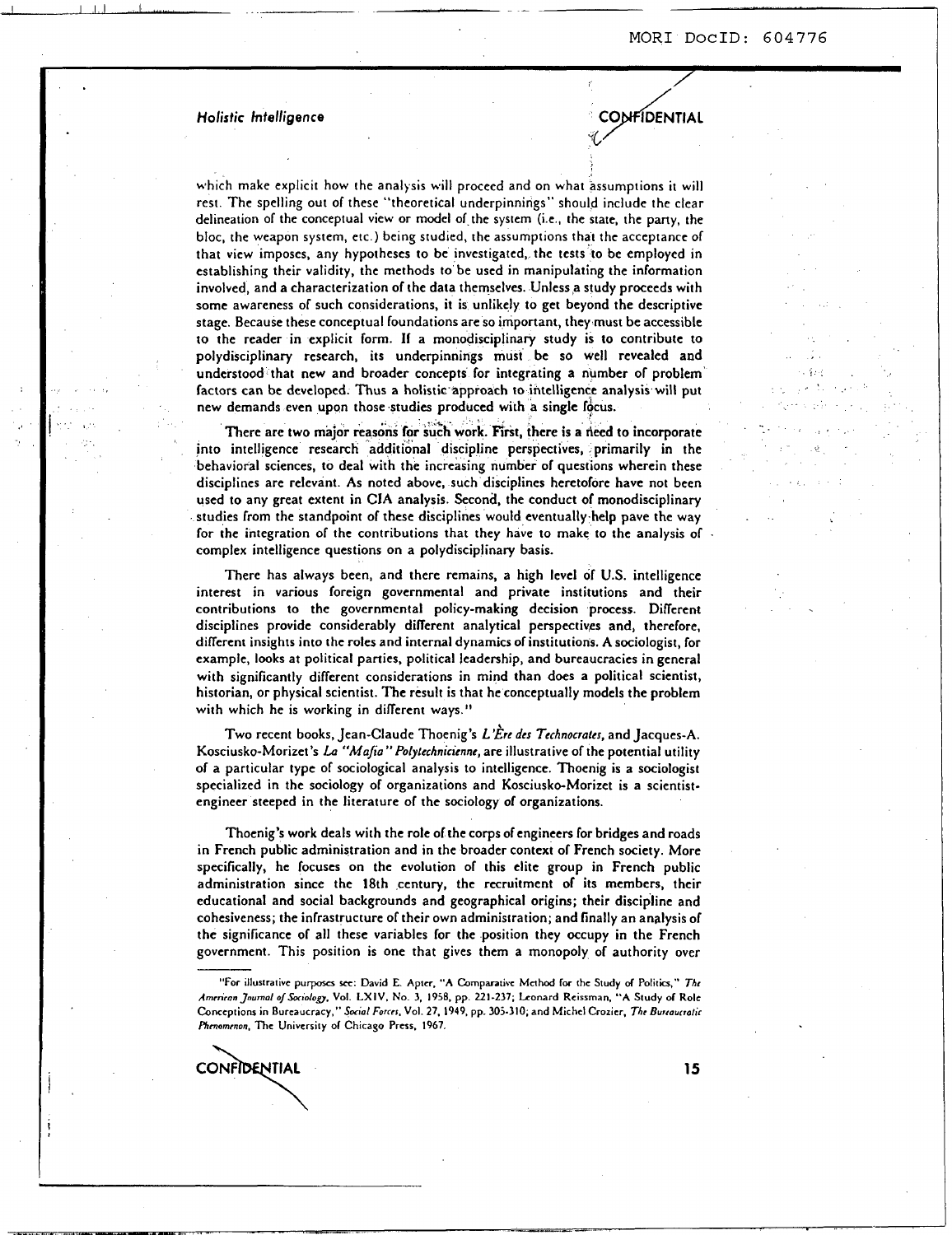## **CONFIDENTIAL** *CONFIDENTIAL*

I I I I -\*opL=yyw.,

highways, ports. canals, and airports throughout France and, therefore, over the bulk of the French technical civil service at the national. departmental, and local levels. Thoenig assesses the implications of this type of institution and elite for both French public administration and society in general

Kosciusko-Morizet's book, *La "Mafia" Polytechnicienne*, is a companion volume, in a sense, to Thoenig's work. The author deals with the position of L'Ecole Polytechnique as an institution in France, its history, the role of its graduates in French government administration, its role in the process of elite formation, the place of this elite in the structure of French society, and the implications of their position for the French political system and society in general.

The analytical frameworks of these studies emphasize the systemic and dynamic aspects of institutional behavior; the emphasis is on the *how*trather than the why of behavior: and both history and environment are examined to provide insight into the ongoing process of institutional change rather than an explanation of the results of change." This analytical emphasis has especially impoitant implications 'for intelligence in that it offers much potential for charting and understanding in advance certain processes of change that are likely to produce particular types of institutional behavior.

Despite the problems of data availability that obtain in much intelligence analysis, especially on the closed societies, the approach employed in these two studies suggests an excellent analytical framework for the analysis of the roles of particular elites in various foreign institutions or social sectors. Indeed, though retrospective **or** historical analysis is something of a luxury in **CIA,** it might prove useful **IO** undertake a number of such studies of institutions and programs of longstanding intelligence interest. These studies should help improve the analyst's basic understanding of how various foreign institutions function and change." This type of an approach should, over time, move the analysis of foreign organizations and programs away from its predominantly descriptive and *why* orientation to a more analytical and predictive focus that would be valuable for both intelligence analysis and clandestine operations.

It may be argued that the intelligence analyst does not have access to enough data to undertake the types of analyses suggested above. It is a fact, nevertheless, that studies of various institutions and programs are undertaken in **CIA;** the contention here is simply that better defined research designs going beyond traditional approaches will improve the analysts' capability to make the most of the available data.

**Do** such approaches or experiments properly belong only in the domain of the academic investigators? The answer must be "no" if the Agency hopes to be prepared Do such approaches or experiments properly belong only in the domain of the academic investigators? The answer must be "no" if the Agency hopes to be prepared to deal effectively with the increasing complexity of national

**CONFIDENTIAL** 

**<sup>&#</sup>x27;:For elaboration on this point see: Michcl Croricr, "The Relationships Between Micro and Macrosociology."** *Humon Rrlotionr,* **No. 3, Vol. 25, pp. 239-251.** 

**<sup>&#</sup>x27;Thc admonition** or **the distinguished cultural anthropologist. E. Evans-Pritchard, is apropos on this point. He stated that "theclaim that one can undcrrtand thc functioning of irustitutions at accrtain point in time rr.ithout knowiny how thcy havc come to be what thcy arc.** . **.sccms to me an absurdity." E. Evans-Pritchard, "Social Anthropology: Part and Prcrent."** *Man* **L No. 198 (1950). Thc Marctt Lccturc. 1950. p. 123.**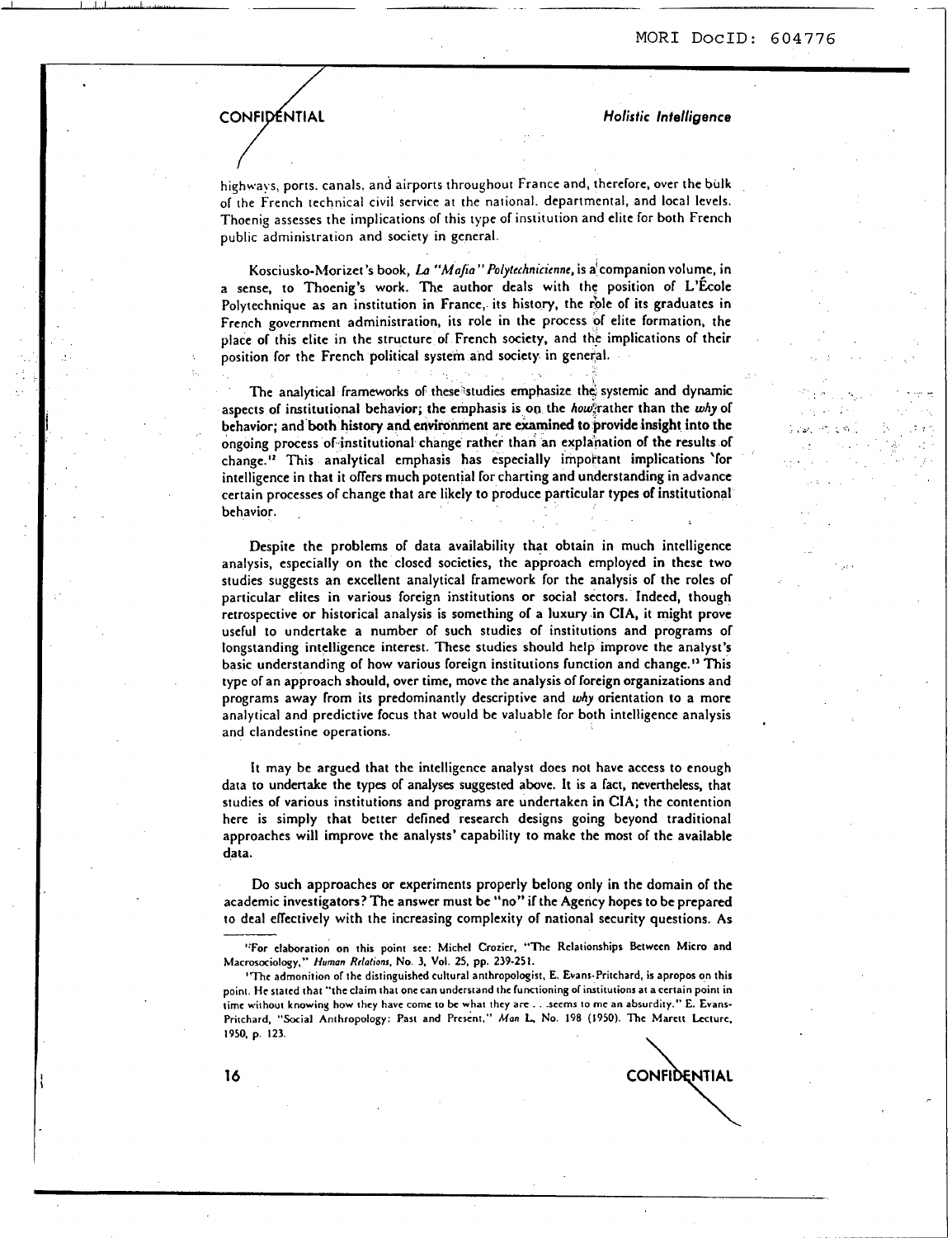#### Holistic Intelligence

CONFIDENTIAL

long ago as 1958, R. A. Random, made the following observation which is most relevant to the argument above:

To suggest that it is redundant and impractical to erect a science of intelligence is not to reject the application of scientific methodology to intelligence, and specifically the acknowledgement and use of the principles of the social sciences applicable to the phenomena of intelligence. Such a rejection would reject rationality and scientific principle as a basis for practice, and substitute intuitive guesses and unanalyzed conjectures. While irrational conduct of intelligence practice, like non-principled behavior generally, may become skillful and may be successful to the extent of attaining particular ends desired, as a rule it can be recommended only as a kind of short cut in simple situations. When the situation is complicated and the actor is confronted with multiple choices of action, reliance on nonprincipled behaviorintroduces an **unacceptably** high level of probable error.

the propositions advanced above—that it is not profitable to develop intelligence as a separate science because the phenomena with which it deals are covered by the social sciences, and that the only sound practice of intelligence is that based on the scientific method as specifically applied in the social sciences-have important practical implications. The main one of these is that we must build up within the intelligence community a. knowledge of scientific method and the techniques and principles of the policy sciences and must study their application **to** intelligence problems. We must do this because it is the only way to effect any fundamental improvement in professional intelligence practice."

It may be contended that, in general, the level of theory and method in the various social sciences is **so** primitive that they offer little aid to the intelligence analyst. The rejoinder to this argument must be at least twofold. First, the accuracy of this argument remains largely to be verified empirically in the Agency's intelligence analysis process through experimentation with various theories and methods. Second, granted that social science theory and method are primitive relative to those **of** the physical and natural sciences, significant progress has been made in developing new approaches **to** identifying and understanding the immensely complex interrelations that occur among the actors within a given social system.

Although **our** ability to define mathematically how the effects of a perturbing event will be passed from one element of the system **to** another is grossly limited, these approaches at least better enable **us** to understand what is happening. Since particular disciplines (e.g., economics, political science, etc.) tend to limit their attention to only selected types of events and actors in a social system, it is important that we include a number of diflerent disciplinary perspectives and that they be as rigorously defined as the state of the art will allow. Thus, the use of theory and highly structured designs derived from the perspective **of** different disciplines should expand the spectrum of hypotheses about a given intelligence problem.

There is no intention here to suggest that more attention to theory and research designs in either polydisciplinary or monodisciplinary approaches to intelligence will lead to the methodotogical rigor that obtains in the physical and natural sciences. On the contrary, it is imperative that those engaged in both the management as well as the conduct of intelligence analysis **be** alert to the pitfalls of slavish attempts to impose

**"K A Random. "lntclhgmcc as a Scicnce."** *Sludiri* **in** */nld/igmrr, ///2.* 

**CONFIDENTIAL** 

.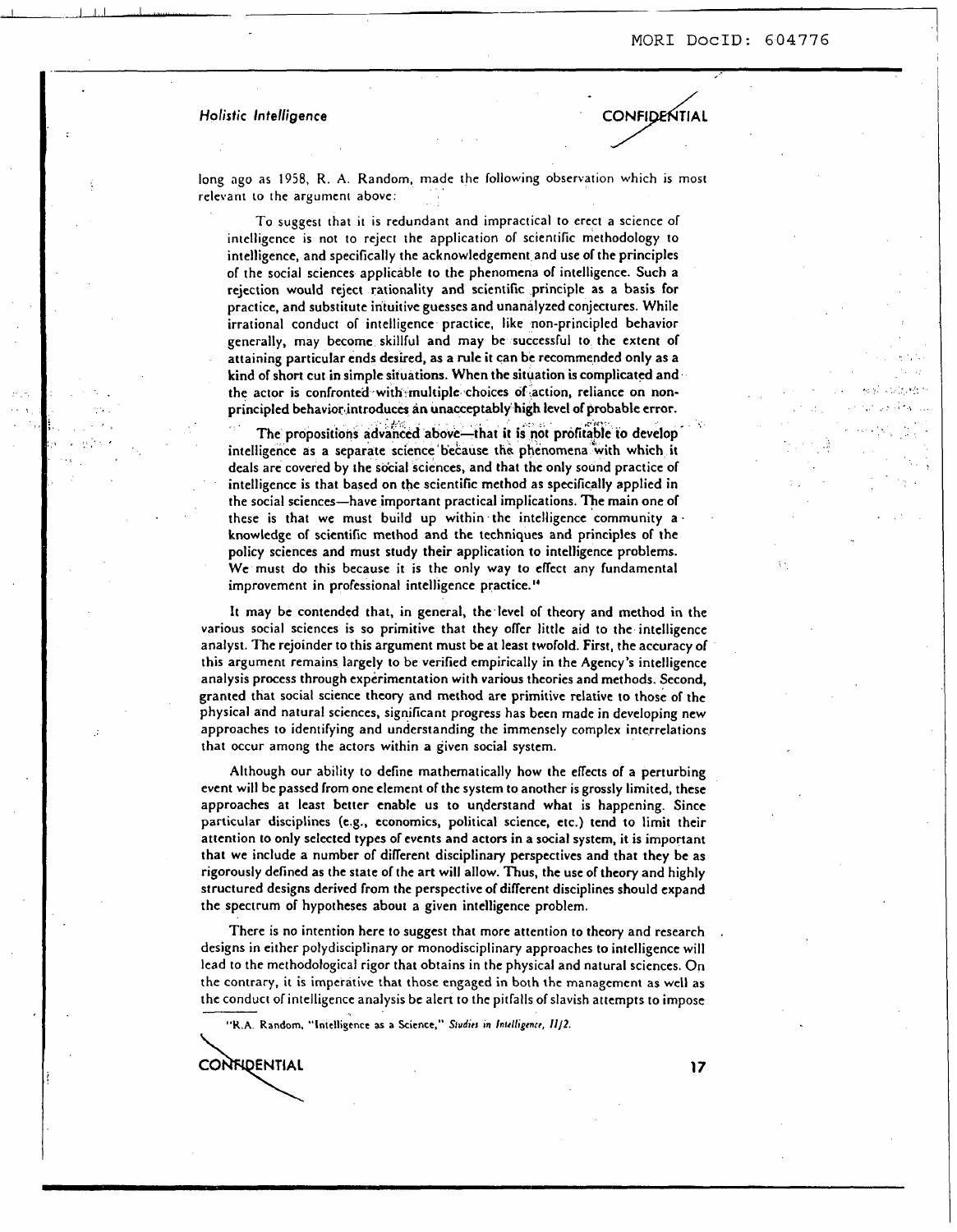...

## **CONFIDENTIAL**

./ '.,

*HoIisiic Intelligence* 

**CONFIDENTIAL** 

upon the analysis of social science phenomena the methodological rigor that is productive in the physical sciences. Even to entertain such an expectation is to fall victim to scient **ism.** ''

## The Implications **o/** Adopting the Holistic Approach

It is not enough to advocate a major change in a function as important as intelligence analysis without at least identifying some of its salient implications. It must sulfce here to outline only those that would seem to be'most important if a holistic approach were adopted.

Fonulation *of* Intelligence Questions-A decision to take such a step would impact significantly on the types **of** questions the intelligence community regularly addresses at the three levels of analysis discussed earlier. For example, many of the discrete questions now treated at the intermediate and, to some extent, at the synthesis levels **of** analysis about such matters **as** particular aspects of foreign institutions, manpower levels and costs of various economic and scientific research programs, and the performance characgristics **of** weapon systems would be shifted backward to the "building block" phase **of** analysis. Clearly, these types **of** questions are basic and indispensable. With a holistic approach, however, such questions would become the underpinnings for the subsequent investigation **of** broader questions. The effect **of** this development would be a redefinition of building block studies as a result of the polydisciplinary consideration *of* more broadly posed intelligence questions.

*Rcquiremmfs* and Coflecfion-The adoption **of** a holistic approach to intelligence analysis would have a significant impact upon that extremely important but frequently neglected relationship between the analysts and the collectors of information. First, the broader focus would result in the examination of problems from different points of view which would in turn generate a different type of intelligence requirement from that which generally has been asked by analysts working predominantly within the framework of a single discipline. Increased emphasis, for example, would **be** placed upon **the** interaction and relationships among the variables of a given problem. In essence, the questions would deal more with the way in which various systems operate internally than with the discrete external features. Second, the use of more explicit and theoretically based research designs should result in the better structuring and definition of data requirements to meet the specific needs of the project by highlighting the key categories **of** data required. Third, the requirements to support a broader analytical approach would require a substantial understanding of the research designs for particular intelligence projects by the collectors of information. All three of these factors would undoubtedly affect the nature of intelligence collection operations and place new demands upon those involved in them.

For example, polydisciplinary intelligence analysis would probably require, over time, innovation in approaches to clandestine intelligence collection. Thus, eflorts **to**  collect information about a particular foreign elite's perceptions on important political, economic, **or** strategic issues might necessitate the use of indirect or clandestine opinion survey research in the target country.

Staffing of Analysis Components-Clearly, the polydisciplinary approach requires an examination of past and present personnel requirements and recruitment policies of

**"For an cxccllcnt discussion of this problcm scc F A von Hayck. "Scicntisrn and thc Study of Socrcty." Eronornita, Nck Scnes 9 (1942), pp. 267-91, 10 (1943), pp. 34-63, and I1 (1944). pp 27-39.** 

**18** 

I